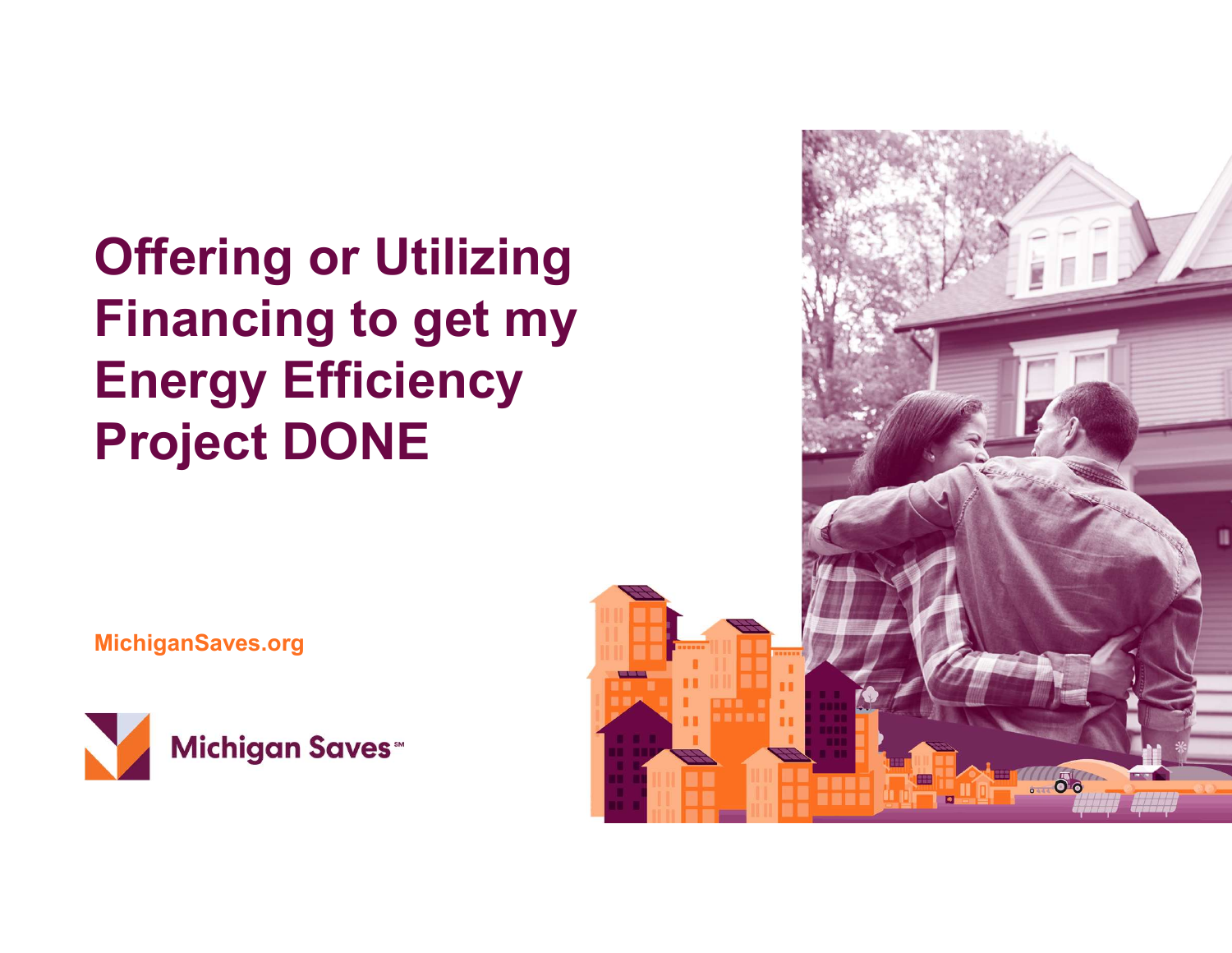## Benefits to Energy Efficiency Contractors

- Increased:
	- Sales (close rate)
		- Removes a major barrier
	- Revenue (ticket size)
		- Makes the full project possible instead of portions
	- Customer satisfaction
	- Employee retention (tools to succeed)
- **Exploration**

– Referrals

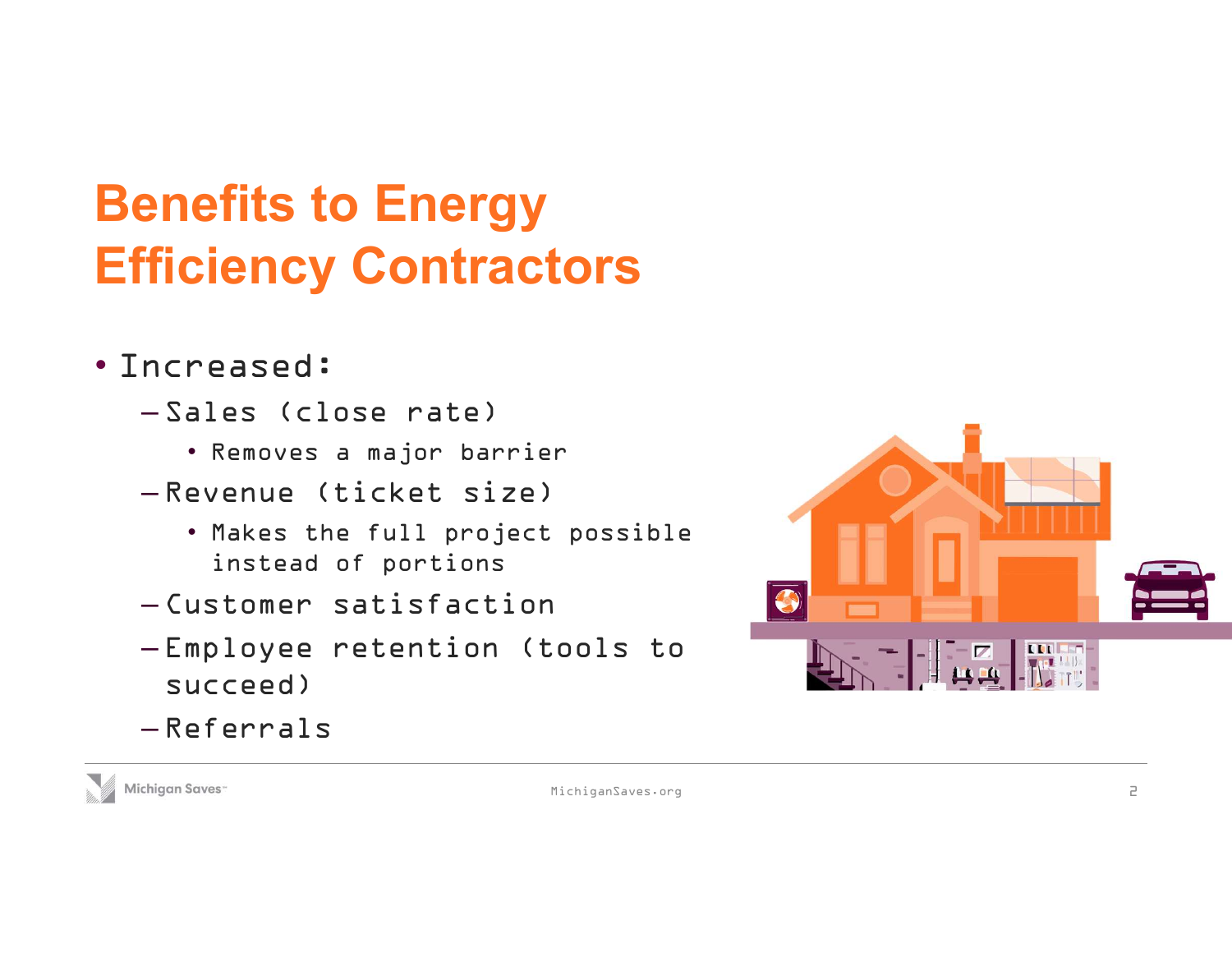## Benefits to Energy Consumers and Property Owners

- Allows the project to pay for itself over time
- Provides an external source of capital
- Provides a solution for the property manager to bring to the CFO when presenting an investment



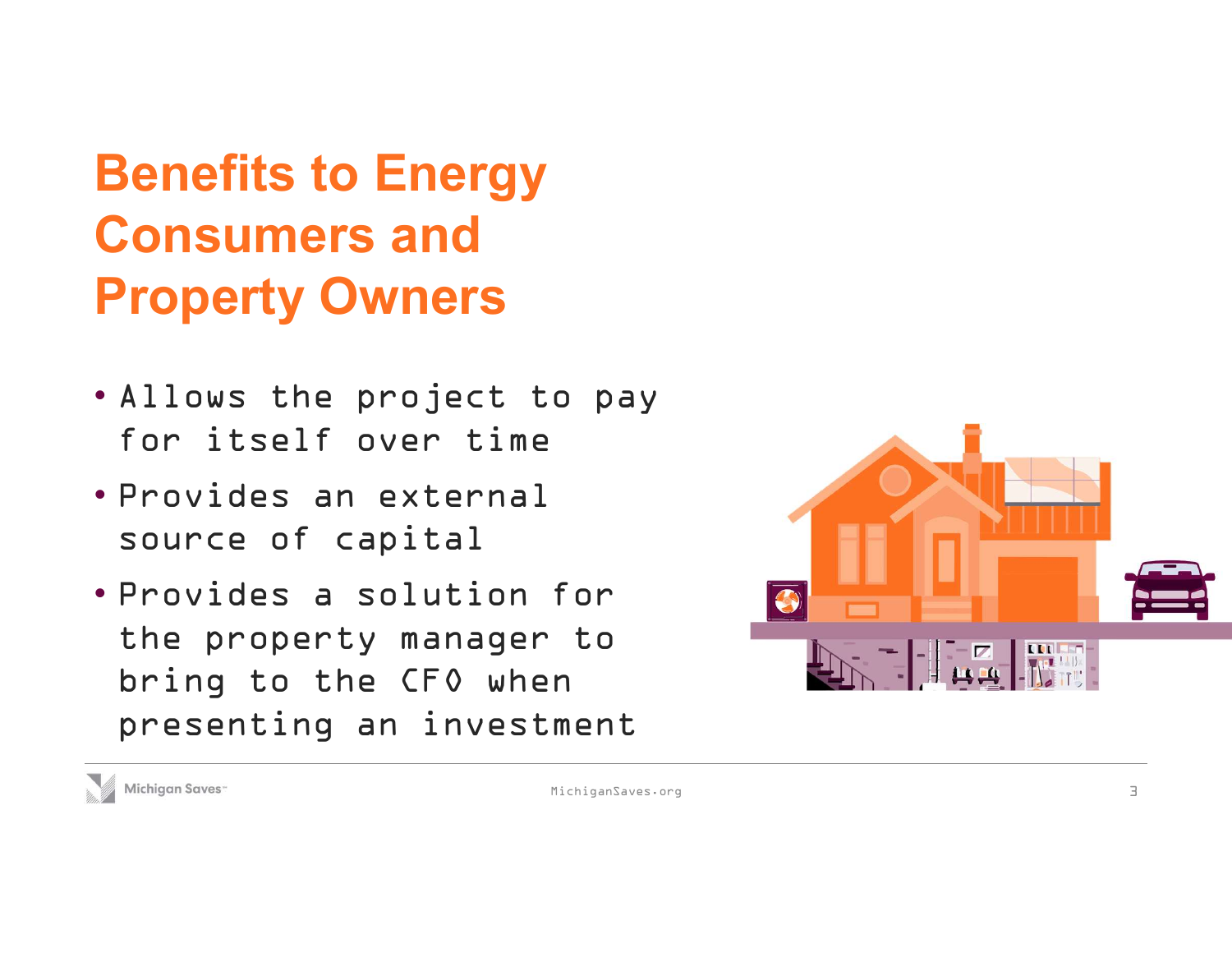## Benefits to Energy Advisors

- It's an answer to overcome the objection, "I can't afford it"
- You are giving the contractor a competitive advantage
- Increase savings per application
- Our mission is the same: Save Energy!

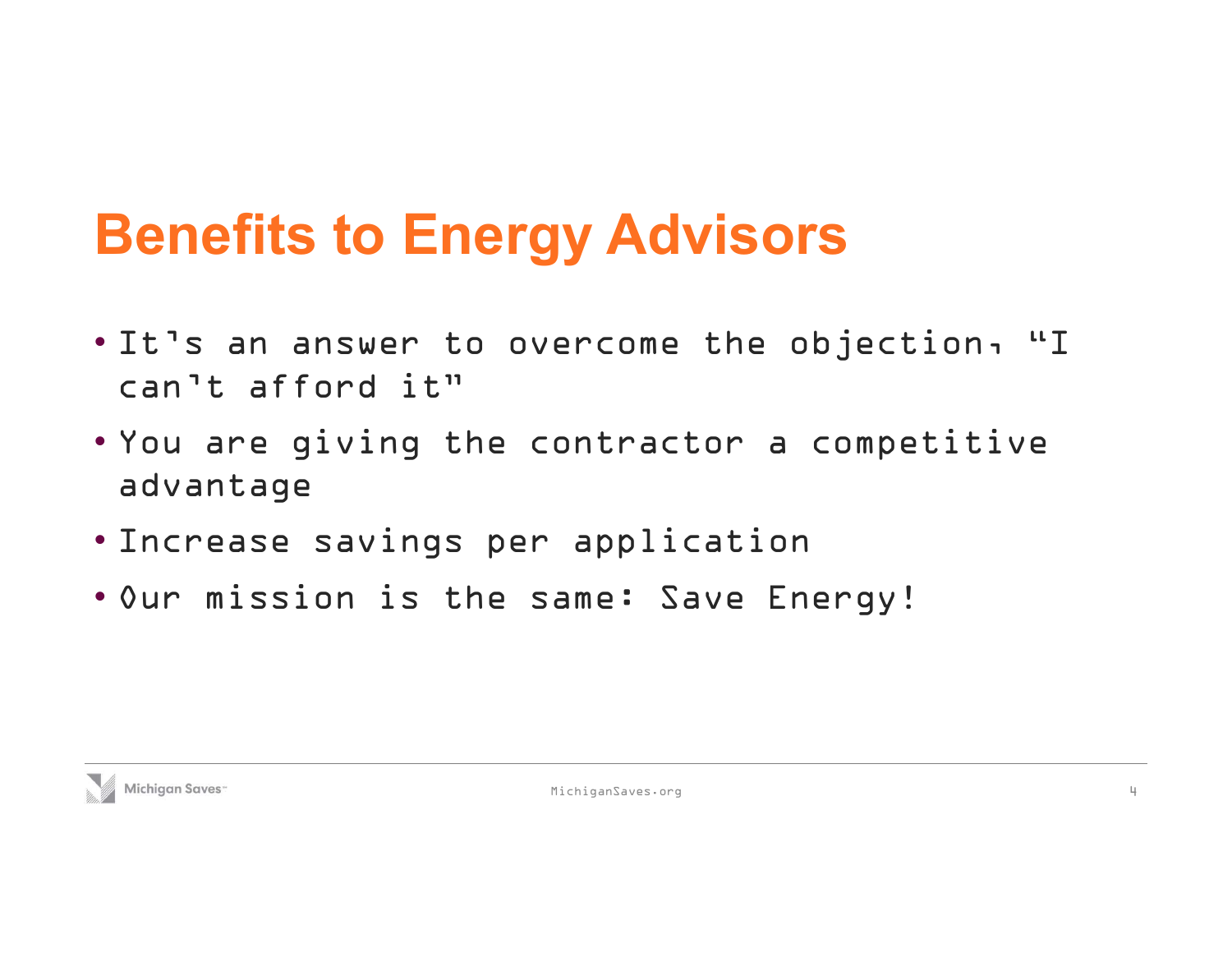## How to Sell Financing

• Offer financing upfront—don't wait until the end

– Include the monthly payment options on your proposal

- Include financing information:
	- On website and all marketing materials
	- On presales call
	- In sales presentations
	- In estimates and proposals
- Be transparent

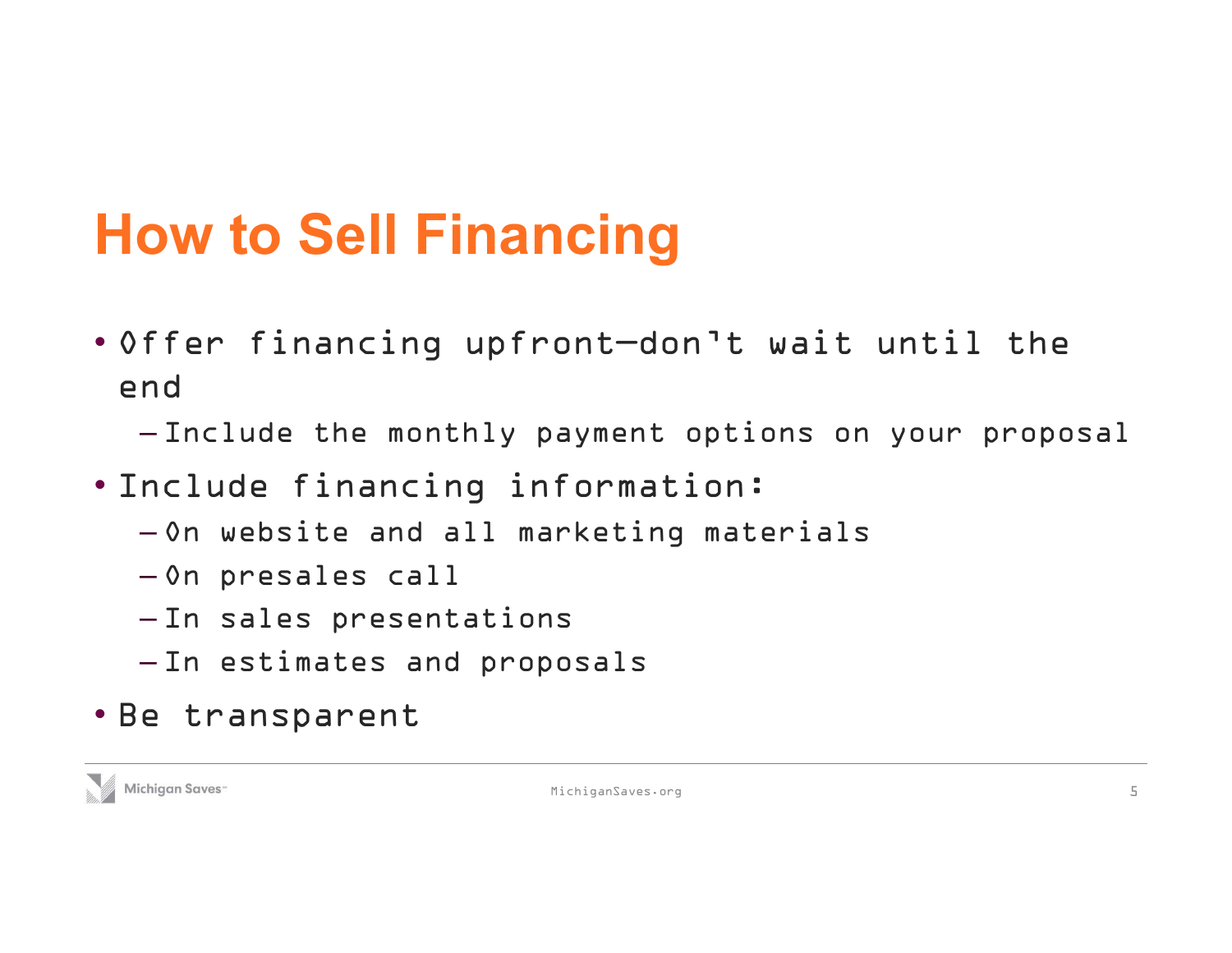## Estimates and Proposals

- Looks matter!
- Use a software program
- Provide payment options
	- $-Cash$
	- 0% APR promotion
	- Low interest
- Show the "cost of doing nothing" vs the monthly payment
- Be as clear and concise as possible

Michigan Saves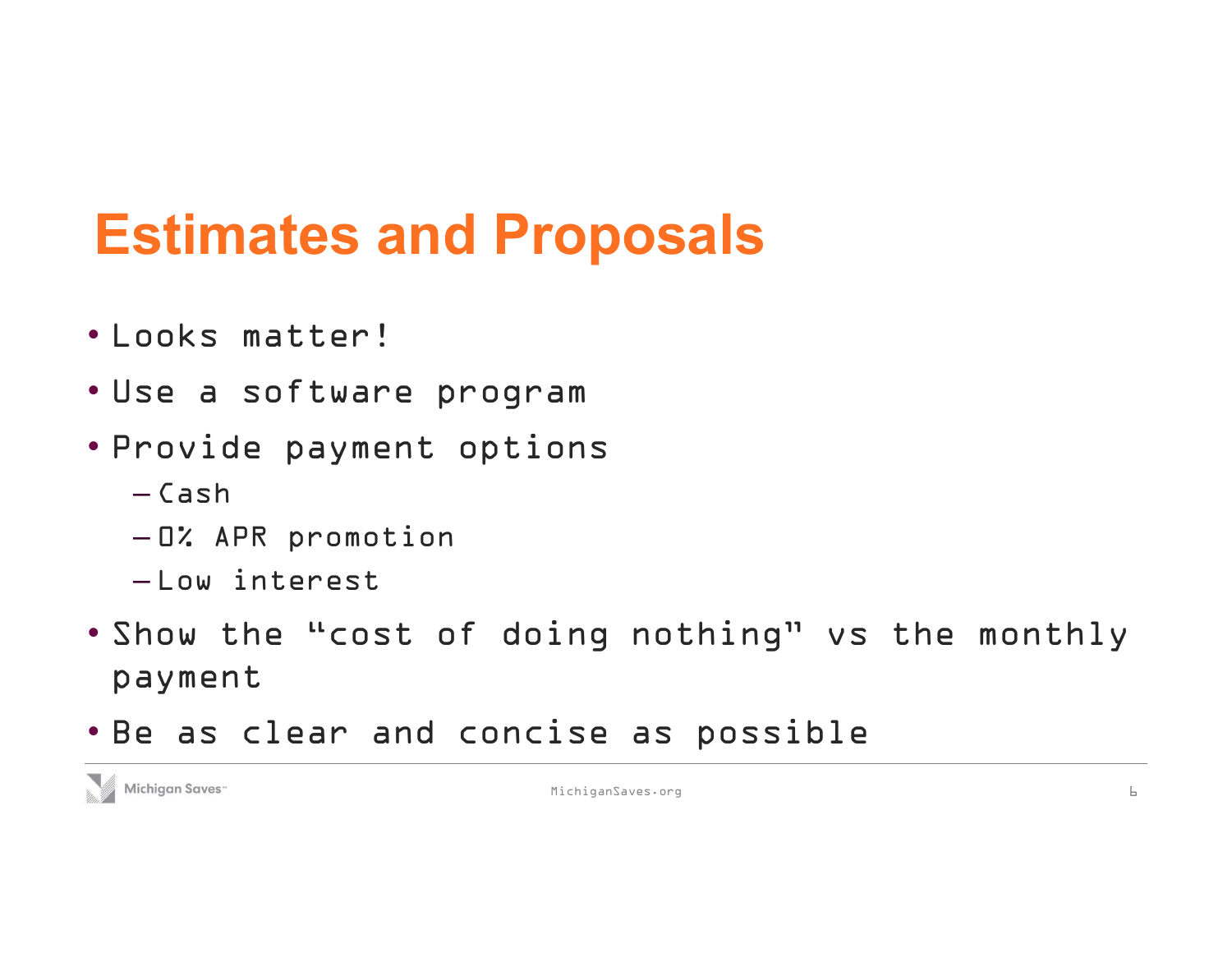# Two Types of Customers

- Cash buyers
	- Open to using someone else's money
	- Good candidates for a 0% APR promotion
- Affordable-payment buyers
	- Payment must fit into their budget
	- $-$ Low rates matter
	- Open to upselling

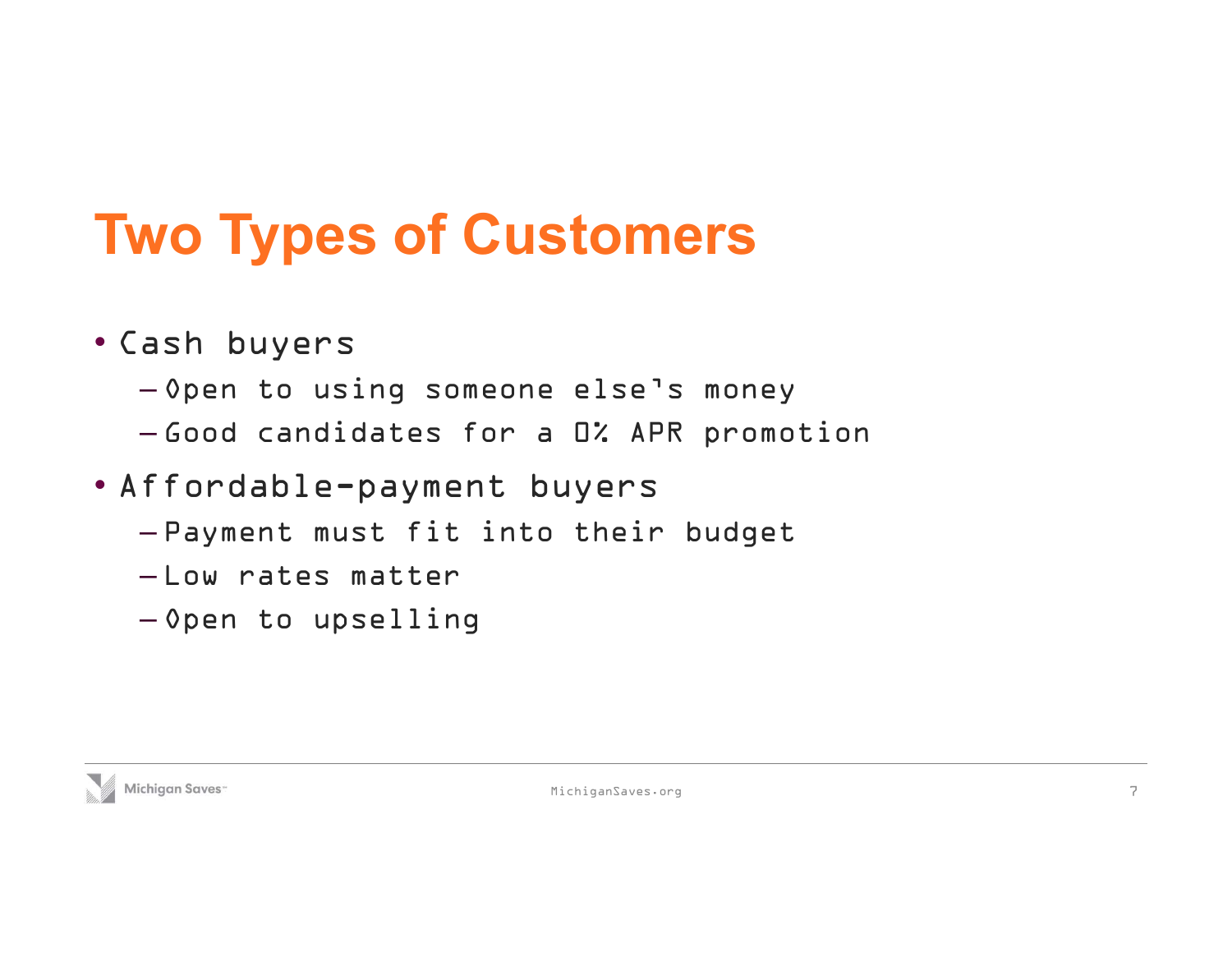# Case Study - Lighting<br>Case Study - Lighting

- Project Scope
- Replace T8 Fluorescent Troffers with 40W 2x4 LED panels (office), removal of 1000W and 400W High Bays with 250W LED (shop), replace 250W floods with 150W LED shoeboxes and wallpacks (exterior) **Case Study - Lighting**<br>• Project Scope<br>
- Replace T& Fluorescent Troffers with 40W 2:<br>
panels (office), removal of 1000W and 400W<br>
with 250W LED (shop), replace 250W floods<br>
LED shoeboxes and wallpacks (exterior)<br>• Projec Case Study - Lighting<br>
• Project Scope<br>
- Replace T& Fluorescent Troffers with 40W 2x4 LED<br>
panels (office), removal of 1000W and 400W High B.<br>
with 250W LED (shop), replace 250W floods with 151<br>
LED shoeboxes and wallpack • Project Scope<br>• Replace T& Fluorescent Troffers with 40W 2x4 LED<br>panels (office), removal of 1000W and 400W High Bays<br>with 250W LED (shop), replace 250W floods with 150W<br>LED shoeboxes and wallpacks (exterior)<br>• Project C • Project Scope<br>
-Replace Tå Fluorescent Troffers with 40W 2x4 LED<br>
panels (office), removal of 1000W and 400W High Bays<br>
with 250W LED (shop), replace 250W floods with 150W<br>
LED shoeboxes and wallpacks (exterior)<br>• Projec
- 
- 
- 
- 

offered thru DTE)<br>Michigan Saves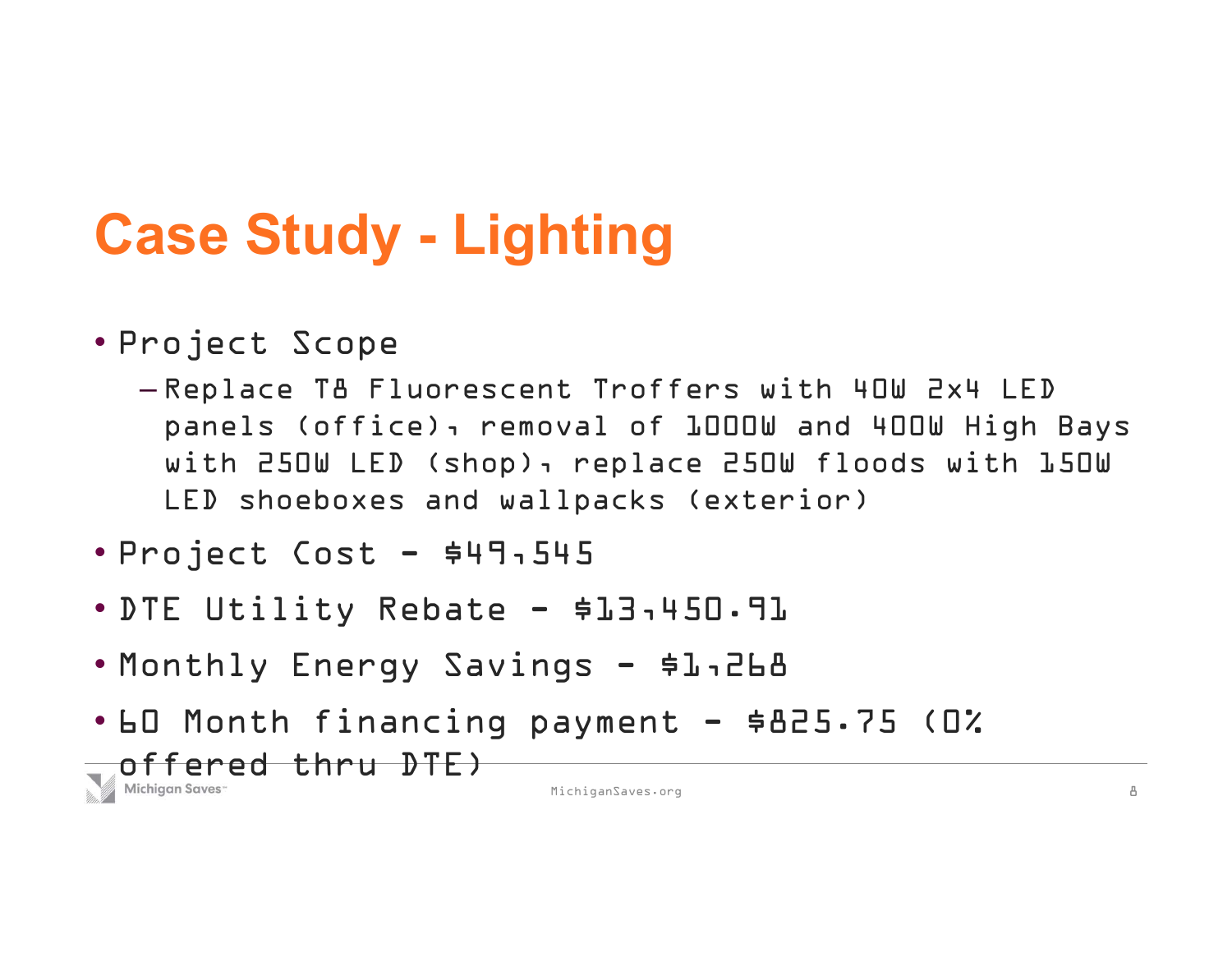# Case Study - Boilers<br>Case Study - Boilers Case Study - Boilers<br>• Project Scope<br>• Project Cost - \$235,000<br>• Project Cost - \$235,000<br>• DTE Utility Rebate - \$7,000

• Project Scope

– Replace boilers and piping

- 
- 
- Case Study Boilers<br>
 Project Scope<br>
 Replace boilers and piping<br>
 Project Cost \$235,000<br>
 DTE Utility Rebate \$7,000<br>
 Monthly Energy Savings likely some savings<br>
installing nouse pape officient technology by **Case Study - Boilers**<br>• Project Scope<br>• Replace boilers and piping<br>• Project Cost - \$235.000<br>• DTE Utility Rebate - \$7.000<br>• Monthly Energy Savings - likely some savings by<br>installing newer more efficient technology but<br>t installing newer more efficient technology but this is not the driver of the project • Project Scope<br>• 7eplace boilers and piping<br>• 7FE Utility Rebate - \$7,000<br>• Monthly Energy Savings - likely some savings by<br>installing newer more efficient technology but<br>this is not the driver of the project<br>• 72 Month f
- 

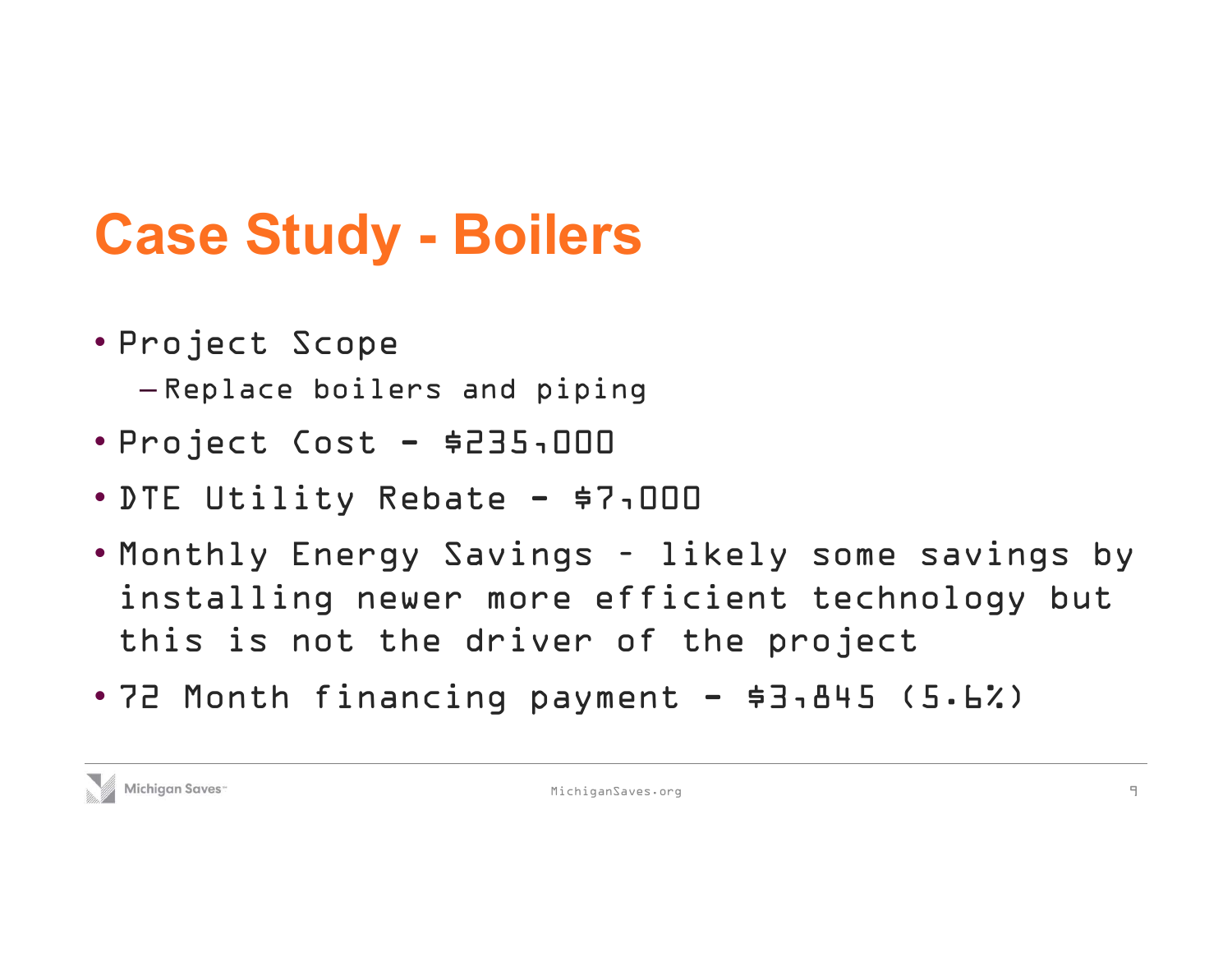## Questions?



### Matt Maczka

President, Team Financial Group

Phone: 616-735-2393 Email: matt@teamfinancialgroup.com



Mac McCabe Contractor Account Manager Phone: 517-371-7456 Email: mmccabe@michigansaves.org